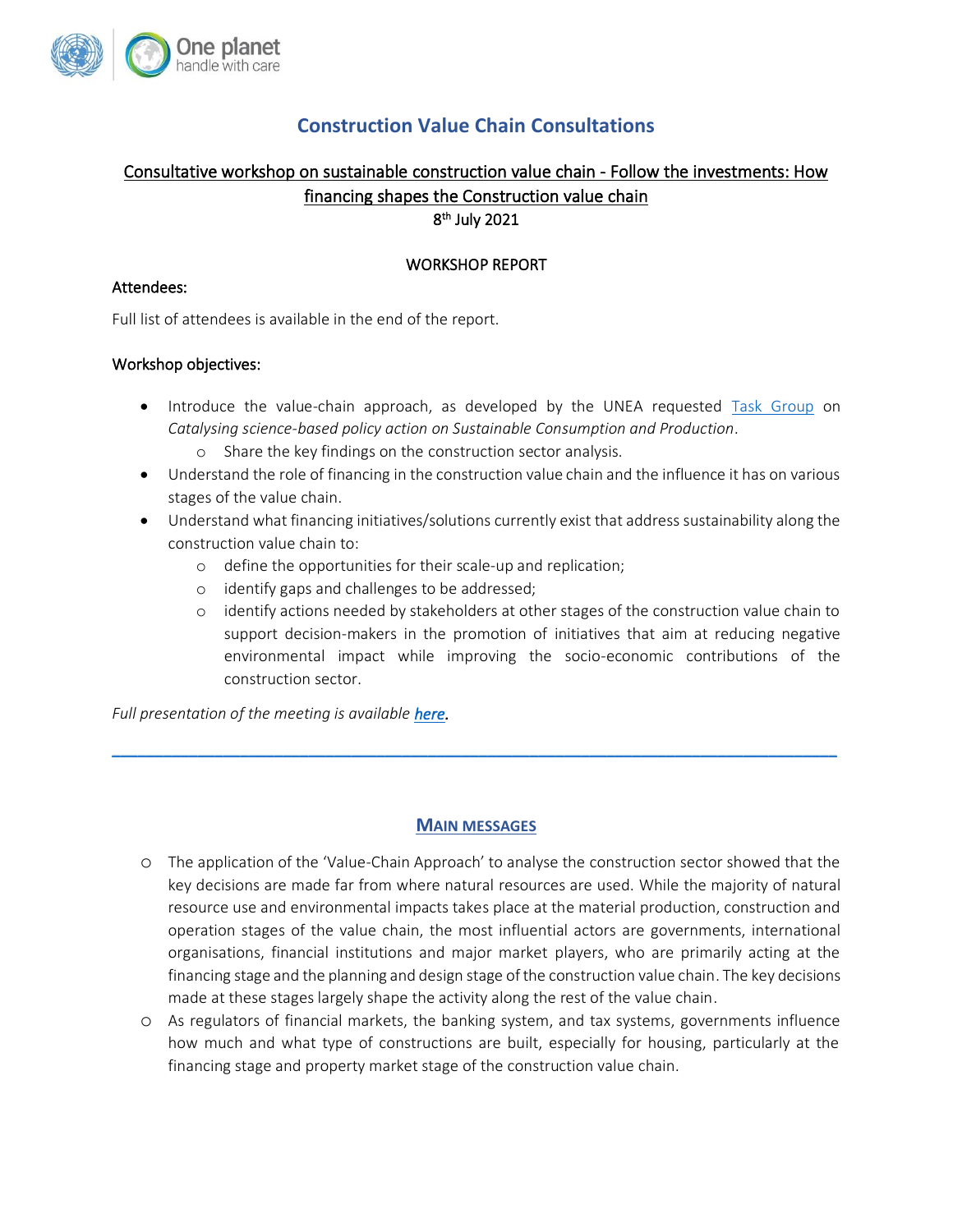

- o In regard to green building policies and regulations, there has been an increase of action at a national level (based on the actions initiated by the Paris agreement and recent pledges on carbon neutralities). New green policies for investments in construction offer an opportunity to improve resource efficiency of the sector.
- o Integrated ESG (Environment, Social, Governance) investing is being mainstreamed, mostly in pension funds/insurance funds, increasingly happening in bank landing, green bonds, outcome linked bonds and lending, sustainable outcomes tied into borrowing rate, etc. This change is being driven primarily by the asset owners (pensions, savings, etc.) and regulations such as disclosures regulations (TCFD, TNFD etc.) that are obliging organizations to measure and report their impact which causes other actors in the value chain to decide who they want to support and work with. This means there is an increased search for positive sustainability-related impacts.
- o When evaluating an investment opportunity for a construction project, it is important to consider long-term planning and to establish robust environmental and social system framework to implement sustainability from the early stages and throughout the entire construction value chain. Such holistic approach should consist of looking at climate resilience and the environmental impact, the quality of life of the inhabitants, new technologies and design concepts, and establish circular economy and cradle to cradle concepts so that at the end of the life of a building a new life from the components, modularity and building materials can start again.
- o Taxation can be an important instrument for improving the resource efficiency of the construction sector. Possible interventions are primary resource taxes, preferential tax rates for companies' resource management, return-benefits for reused and recycled materials, lower value added tax on retrofit, repair and recycling activities and materials, or introduction of an environmental tax reform aiming to increase the taxes of activities that are harmful to the environment, and then using revenues for activities that improve environmental and socio-economic impacts.
- $\circ$  It is important to de-risk construction projects in the financial structures. Blending public funds with private, policy levers, creating scale and diversification can all reduce the risk profile of a project enabling capital flow.

**\_\_\_\_\_\_\_\_\_\_\_\_\_\_\_\_\_\_\_\_\_\_\_\_\_\_\_\_\_\_\_\_\_\_\_\_\_\_\_\_\_\_\_\_\_\_\_\_\_\_\_\_\_\_\_\_\_\_\_\_\_\_\_**

#### **SETTING THE SCENE**

- o Strengthening the science-policy interface by adopting the value-chain approach is one of the key elements in strengthening multilateral cooperation on Sustainable Consumption and Production (SCP).
- o As part of this process, the One Planet network has planned a series of multi-stakeholder consultations to take place in 2021, focused on the high-impact sectors of food, construction and plastics.
- o These consultations build on the findings o[f the One Planet-International Resources Panel Task](https://www.oneplanetnetwork.org/task-group-catalysing-science-based-policy-action-scp)  [Group](https://www.oneplanetnetwork.org/task-group-catalysing-science-based-policy-action-scp) on catalysing science-policy action on SCP, presented in thi[s report](https://www.oneplanetnetwork.org/resource/catalysing-science-based-policy-action-sustainable-consumption-and-production-value-chain) "Catalysing Science-Based Policy Action on Sustainable Consumption and Production: The Value-Chain Approach and its Application to Food, Construction and Textiles".
- o This consultations series is focusing on the construction sector and dedicated to "Innovative business and policy solutions" along the construction value chain. It consists of 3 workshops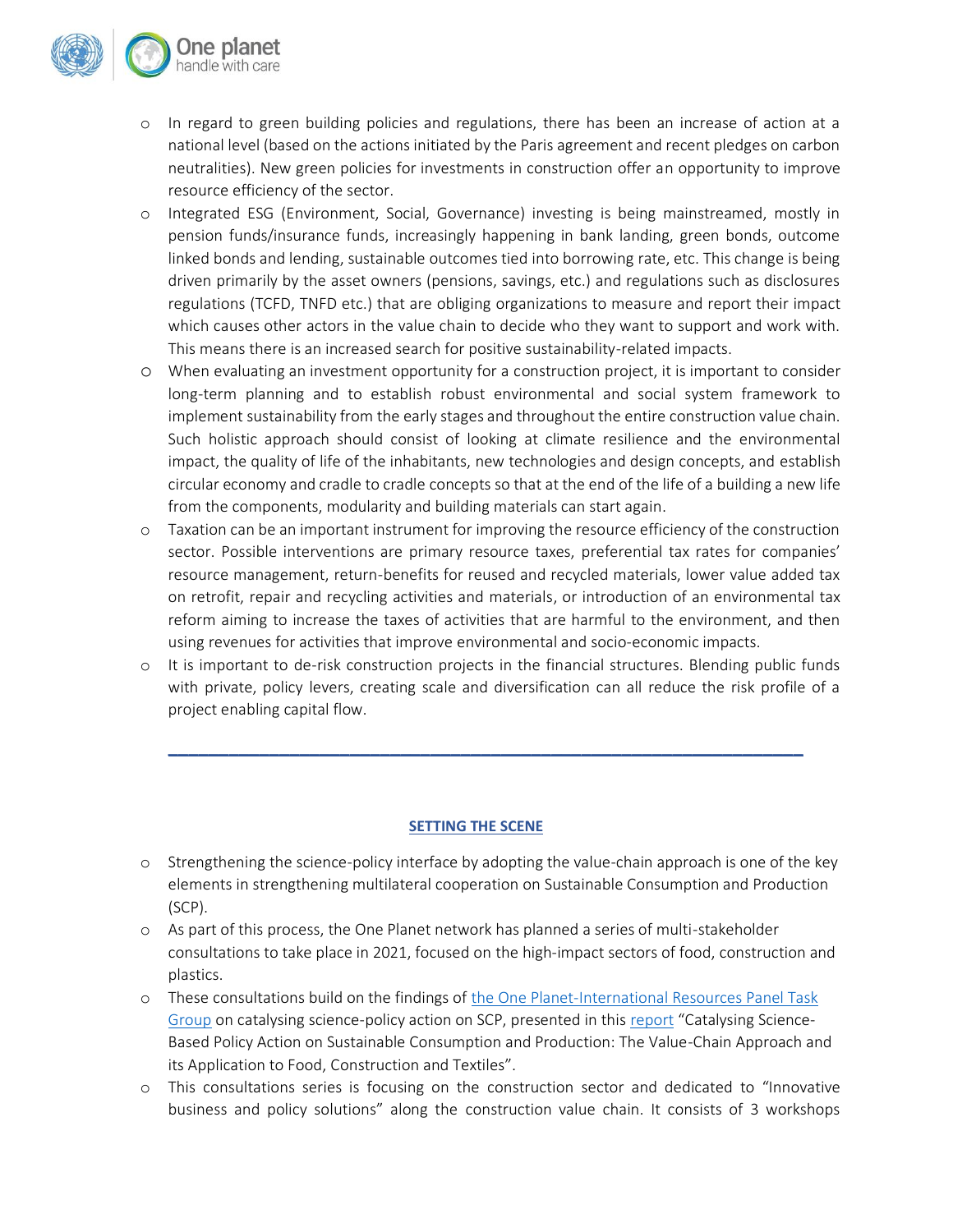

focusing on how public procurement, financing, and planning & design influence the construction value chain.

- o The outcome document of these workshops developed jointly with the participants will be the basis for the collaborative development of clear priorities for moving the construction sector towards SCP patterns.
- o This was the second workshop of the series dedicated to how financing shapes the construction value chain. Full information on the construction value chain consultations can be foun[d here.](https://www.oneplanetnetwork.org/strengthening-science-policy-interface-construction-value-chain-consultations)
- o The work on the value chain approach in high-impact sectors will inform further discussions on a post-2022 strategy on SCP<sup>1</sup> lead by the UN Member States.

## **VALUE-CHAIN APPROACH AND ITS APPLICATION TO THE CONSTRUCTION SECTOR**

- o The One Planet-International Resources Panel Task Group on catalysing science-policy action on SCP has been established a[t the request the Member States at the 4](https://wedocs.unep.org/bitstream/handle/20.500.11822/28517/English.pdf?sequence=3&isAllowed=y)<sup>th</sup> United Nations Environment [Assembly.](https://wedocs.unep.org/bitstream/handle/20.500.11822/28517/English.pdf?sequence=3&isAllowed=y)
- o Th[e Task Group](https://www.oneplanetnetwork.org/task-group-catalysing-science-based-policy-action-scp) aimed to catalyse science-based policy action on SCP, thereby providing actionable insights on the management of natural resources in relation to the 2030 Agenda for Sustainable Development. To achieve this, the task group took a sectoral focus and applied the 'Value-Chain Approach'.
- o The 'Value-[Chain Approach'](https://www.oneplanetnetwork.org/sites/default/files/vc_approach_description.pdf), as developed by the Task Group, is a methodology for catalysing science-based policy action on SCP which identifies key points of intervention within economic systems to reduce natural-resource use and environmental impacts through a common agenda for action.
- o By applying a systems lens, the socio-economic drivers and barriers that influence value chain operations of different sectors are identified, taking into account the complex feedback loops influencing the operations and behaviours of actors along the value chain. This approach shows that the key points of intervention are often not the same as where natural resource use and environmental impacts take place, making systems analysis essential.
- o The 'Value-Chain Approach' identifies where the greatest opportunities for a shift to sustainable consumption and production exist, shapes corresponding actions by building on current knowledge and available data and engages the relevant actors.
- o The Approach consists of three main steps:

<sup>1</sup> The 10-Year Framework of Programmes on SCP (10YFP) was adopted at Rio+20 for the period 2012-2022. The 10YFP is included in Agenda 2030 under SDG targets 12.1 and 8.4. The One Planet network has formed to implement the 10YFP. The Network supports the global shift to SCP and the achievement of SDG 12. The reflection on the 10YFP post-2022 was initiated by the 10YFP Board in 2020 with other lead countries of the One Planet network as a collective effort to build a post-2022 vision for multilateral cooperation on SCP. These reflections will build on the experience of the 10YFP and its One Planet network from 2012.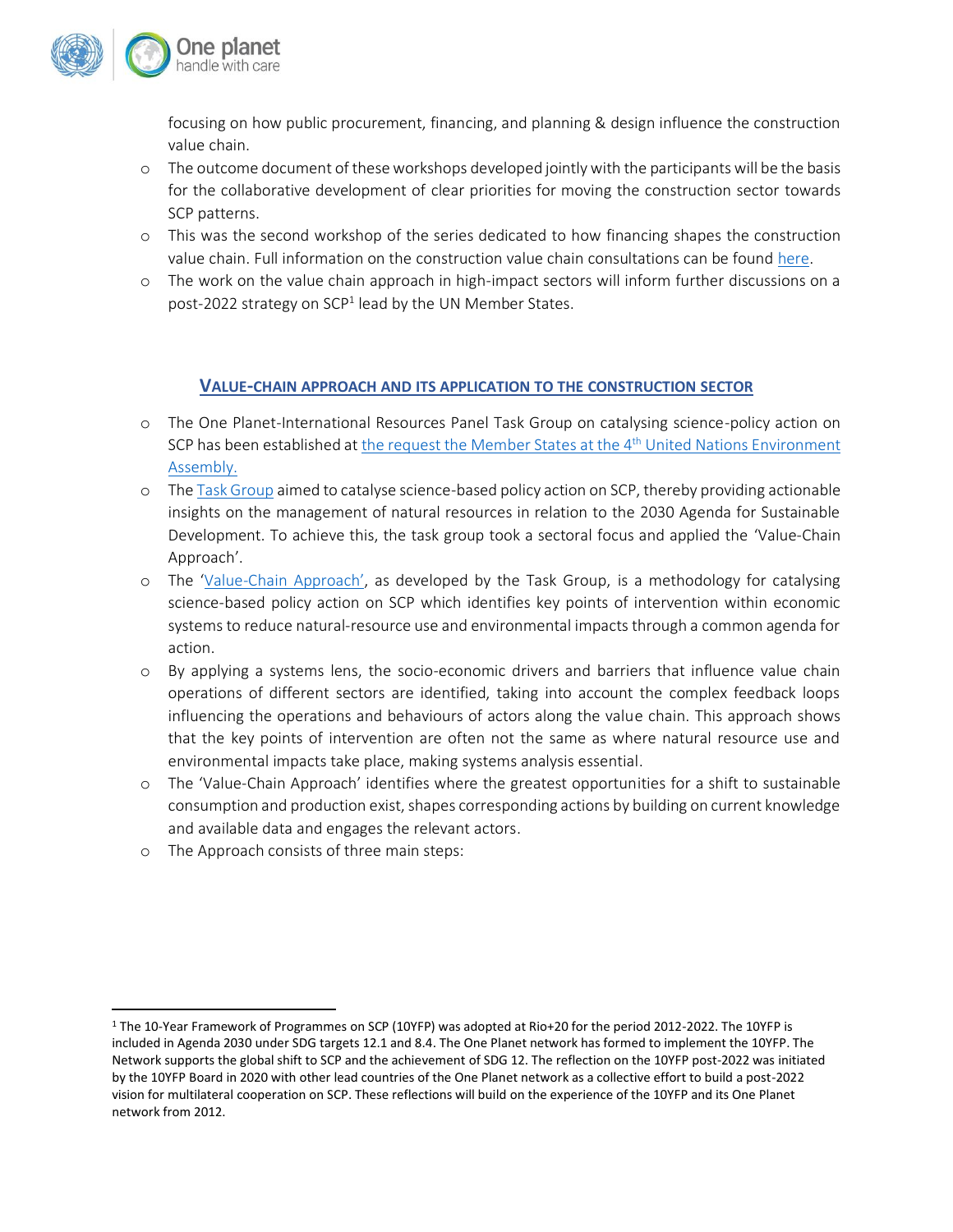



- o The Task Group has applied various steps of the 'Value-Chain Approach' to three high-impact sectors: food, construction and textiles.
- o When it comes to the sector of construction, application of Step 1 has demonstrated that<sup>2</sup>: "the *majority of natural resource use and environmental impacts takes place at the material production stage, the construction stage and the operation stage of the value chain. However, there is limited scope at these stages to make the needed changes for several reasons, including the informality, fragmentation, complexity and availability of options. The most influential actors along the construction value chain are governments, international organisations, financial institutions and major market players, who are primarily acting at the financing stage and the planning and design stage of the construction value chain. The key decisions made at these stages largely shape the activity along the rest of the value chain.*

*Construction is integral to achieving the SDGs, but direction is needed to ensure actual balance between sustainable development and the transition of the sector to resource efficiency, circularity and a smaller environmental footprint. Analysis shows that governments exert significant influence along construction value chain as 1) regulators of financial markets, 2) investors in the construction sector, and 3) urban and territorial planners, and regulators of the construction sector. Governments have a strong opportunity to ensure sustainability of the construction sector through these three key levers.*".

- o The analysis of the construction value chain identified three core challenges:
	- 1) What types of construction is built and used, and where: different types of construction built in different locations and regions contribute in different ways to meeting needs of societies and achieving the Sustainable Development Goals, and can cause different pressures on the use of resources and environmental impacts.
	- 2) How much is being built: the construction market is growing worldwide, which causes pressures on resources and environmental impacts. However, construction does not necessarily follow demand. For example, empty buildings and property speculation is

<sup>&</sup>lt;sup>2</sup> Full analysis available [here](https://www.oneplanetnetwork.org/sites/default/files/value-chain_analysis_-_construction_-_210210.pdf)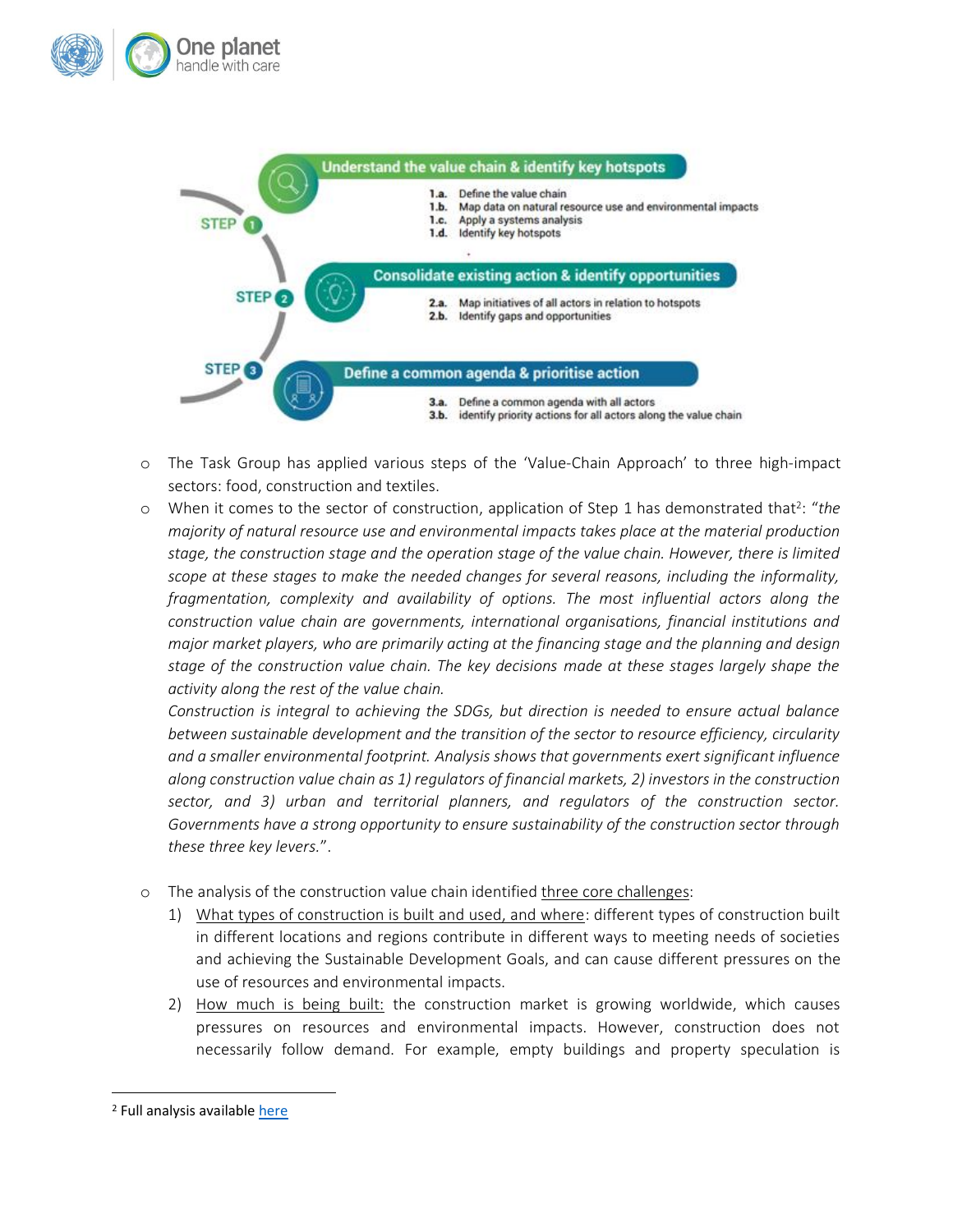

registered in many developed countries, while there is a construction gap in developing countries.

- 3) How they are built: the impacts of construction are associated with: type and amount of construction materials used, consumption of resources in the operation of buildings, and construction and demolition processes. Changing design, construction and use practices is fundamental to use resources more efficiently and reducing environmental impacts.
- o More specifically, in relation to financing, application of a systems lens highlighted how financial flows shape the construction value chain:
	- o The construction sector is one of the largest and most important economic sectors in the global economy. About US\$ 10 trillion is spent on construction-related goods and services every year<sup>3</sup>. The construction sector also accounts for around 10% of jobs and 10% of GDP in many countries<sup>4</sup>. This contribution to GDP and employment makes construction a strategic and important sector for many national economies. Particularly during times of economic crisis or downturn, the construction sector is often a focus for governments when planning economic recoveries. This is due to the 'multiplier effect' that construction spending can have, increasing activity and incomes that flow on throughout other parts of the economy.
	- o Government stimulus to the construction sector can be an opportunity to direct construction activity towards achieving the 2030 Agenda in countries<sup>5</sup>. However, stimulus packages and programmes can sometimes prioritise short-term economic metrics over meeting the longer-term socio-economic needs of countries. For example, it may not include social or environmental criteria to ensure that the housing is affordable, that it is built in the locations where the need is greatest, and that it is built in a way that is resource efficient with as few environmental impacts as possible. This can result in harmful socioeconomic consequences such as greater levels of housing unaffordability, increased inequality, and property price inflation which can be associated with economic instability.
	- o One of the major influences on the construction sector is financialisation, which sees property, especially housing, as an investment asset rather than an essential service and a human right. Property market speculation sees financial capital invested in housing with a view of making a short-term profit from increasing house prices, or as a safe way to store capital, especially in more stable or higher growth markets abroad. According to the UN Special Rapporteur on the Right to Adequate Housing "through legislative measures, policies and programmes, many States have treated housing as a commodity for trading and speculation, rather than as a social good and a human right" while "international financial institutions and development banks have (…) imposed deregulation, the liberalisation of housing markets and austerity measures, including the selling of social housing, and required mortgage finance programmes that do not assist the lowest-income

<sup>&</sup>lt;sup>3</sup> McKinsey Global Institute, 2017. [Reinventing construction: a route to higher productivity.](https://www.mckinsey.com/~/media/McKinsey/Industries/Capital%20Projects%20and%20Infrastructure/Our%20Insights/Reinventing%20construction%20through%20a%20productivity%20revolution/MGI-Reinventing-Construction-Executive-summary.pdf) Executive Summary.

<sup>&</sup>lt;sup>4</sup> IRP, 2017b[. Resource Efficiency: Potential and Economic Implications.](https://www.resourcepanel.org/sites/default/files/documents/document/media/resource_efficiency_report_march_2017_web_res.pdf) A report of the International Resource Panel. Ekins, P., Hughes, N., et al. United Nations Environment Programme. Nairobi, Kenya.

<sup>&</sup>lt;sup>5</sup> IISD, 2020. Guest article: 'COVID-[19 Stimulus Spending for Green Construction Means Building Back Better'](https://sdg.iisd.org/commentary/guest-articles/covid-19-stimulus-spending-for-green-construction-means-building-back-better/). International Institute for Sustainable Development, accessed 23 October 2020.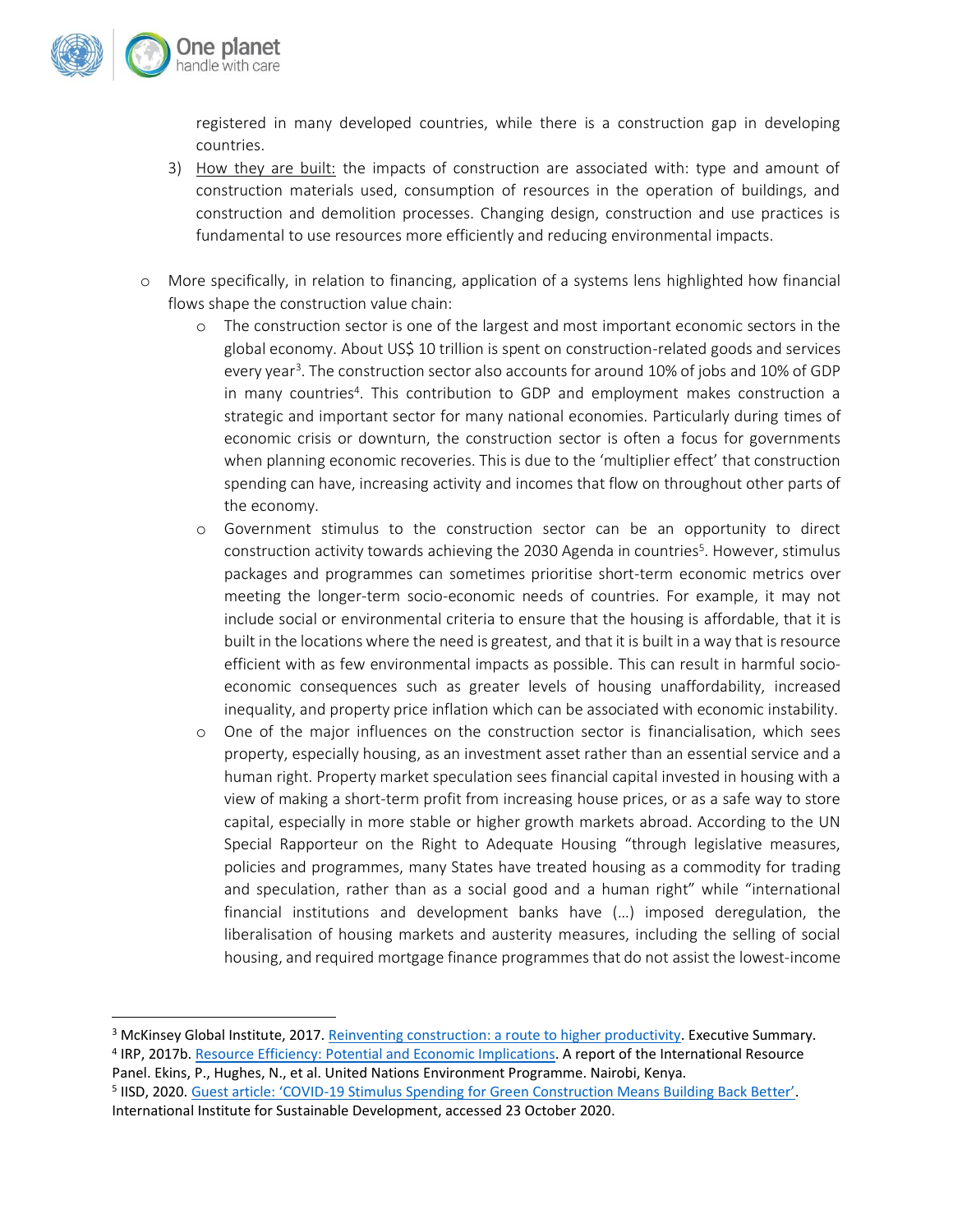

households"<sup>6</sup> . This finding is supported by the International Resource Panel, which states that "governance arrangements at global, national and local levels have, in most countries, tended to facilitate financial instruments and property speculation to drive short-term growth" while "more equitable new wealth creation via innovation and skills development in the manufacturing and agricultural sectors became less important than returns from financialisation and urban property development"7.

#### **FOLLOW THE INVESTMENTS: HOW FINANCING SHAPES THE CONSTRUCTION VALUE CHAIN**

The discussions of the workshop focused on how financing influences the construction value chain. Through the discussion a number of enablers, challenges and gaps that exist at these stages were identified.

## Opportunities & enablers

- o In regard to green building policies and regulations, there has been an increase of action at a national level (based on the actions initiated by the Paris agreement and recent pledges on carbon neutralities). New green policies for investments in construction are an opportunity to improve resource efficiency of the sector.
- o Strong initiatives that establish green bond guidelines and energy efficient mortgage initiatives that design macro financial tools to scaling private capital can also enable sustainable financing throughout the construction sector.
- o Moving local authority actors away from a funding mindset into the one of investment (which can generate income) can enable prioritization of sustainability requirements in the construction.
- o The value of co-benefits, such as improvement of health care and alleviating fuel poverty, is increasingly of value to the investment community. Considering the broader positive impacts of projects and finding a way of tracking them can be an enabler to sustainable construction financing.
- o It is important to de-risk construction projects in the financial structures. Blending public funds with private, policy levers, creating scale and diversification can all reduce the risk profile of a project enabling capital flow.
- o Integrated ESG (Environment, Social, Governance) investing is being mainstreamed, mostly in pension funds/insurance funds, increasingly happening in bank landing, green bonds, outcome linked bonds and lending, sustainable outcomes tied into borrowing rate, etc. This change is being driven primarily by the asset owners (pensions, savings, etc.) and regulations such as disclosures regulations (TCFD, TNFD etc.) that are obliging organizations to measure and report their impact which causes other actors in the value chain to decide who they want to support and work with. This means there is an increased search for positive sustainability-related impacts.
- o Insurance companies can enable lower carbon constructions, such as through cheaper insurance for timber constructions.

<sup>6</sup> UNHCR, 2019. 'Guidelines for the Implementation of the Right to Adequate Housing: Report of the Special Rapporteur on adequate housing as a component of the right to an adequate standard of living, and on the right to non-discrimination in this context,' United Nations Human Rights Council. Geneva.

<sup>&</sup>lt;sup>7</sup> IRP, 2018b. Resource efficiency for sustainable development: [key messages for the group of G20.](https://www.resourcepanel.org/reports/resource-efficiency-sustainable-development)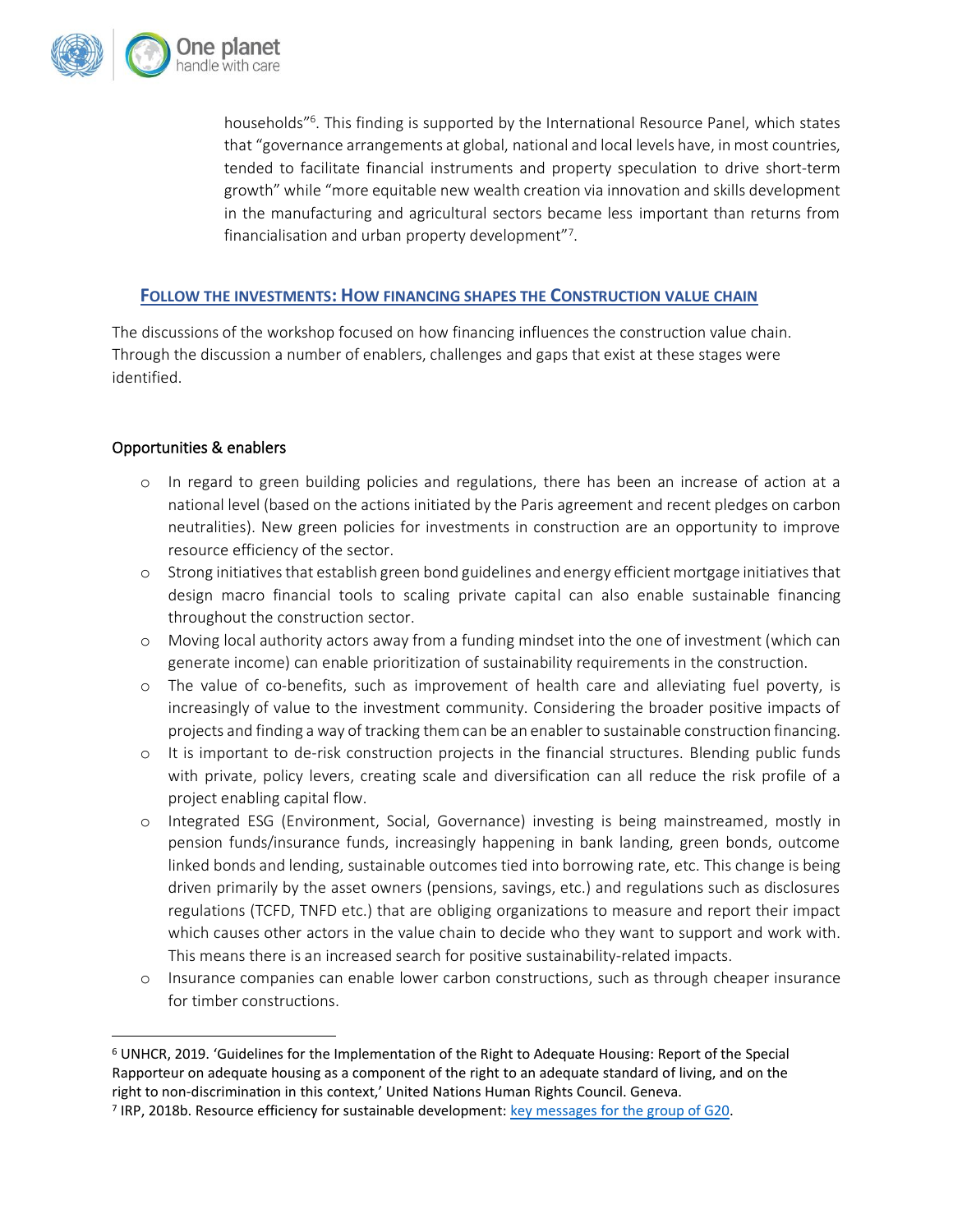

- o Construction has a great opportunity to drive income streams in the form of energy savings and proving income stocks. These income streams can then be used to provide a new funding model.
- o There is an opportunity to implement the polluter pays/resource user principle, where users are priced instead of the general public or future generations. It offers the highest degree of freedom for market participants for their decisions.
- o "Tax what you burn, not what you earn" an opportunity to introduce an environmental tax reform aiming to increase the taxes of activities that are harmful to the environment, and then use revenues for activities that improve environmental and socio-economic impacts.
- o Possible economic instruments in the construction value chain that can be applied are, for example, primary resource taxes, preferential tax rates for companies' resource management, returnbenefits for reused and recycled materials, lower value added tax on repair and recycling activities and materials, phase-out subsidies which distort the full-cost-pricing of resources.
- o Valorising local know-how, capacity building, technology transfer can lead to investment in locally sourced materials.
- o There is an opportunity for the financial (investment) incentives to encourage circularity/cradle to cradle approach (and not cradle to grave) so that at the end of the life of a building a new life from the components, modularity and building materials can start again. This would reduce the carbon footprint, the materials used in the process and increase the value of the industry.
- o Sustainable construction is also about better access to capital for real estate.
- o Using simplified tools to obtain green mortgages is an important opportunity to attract investors.
- o When evaluating an investment opportunity for a construction project, it is important to establish robust environmental and social system framework to implement sustainability from the early stages and throughout the entire construction value chain. Such holistic approach should consist of looking at climate resilience and the environmental impact, the quality of life of the inhabitants, new technologies and design concepts, and if the cost is lower compared to regular projects, establishing circular economy concepts and social inclusion when evaluating projects.
- o Robust framework and engagement with all relevant stakeholders can also enable easier access to finance.
- o When assessing an investment opportunity, it is important to consider various sustainability aspects such as energy efficiency, intelligence (smart building solutions), health and wellbeing, whole of life carbon (incl. embodied carbon), maintainability, and resilience of a construction.
- o A long-term plan makes it easier for the financing ecosystem to come on board. However, the standards need to be maintained to continue to enjoy financial success.
- o Financial incentives for building and buying sustainable social housing can be an enabler for reduced environmental impacts.
- o Incentives do not always need to depend on the financial incentives or taxations. For example, floor area ratio increases, or lower permitting costs can also help governments encourage sustainable construction investments.
- o Governments have an opportunity to help shape criteria of what is considered green or sustainable, which should be based on a holistic view, where impacts on climate, ecosystems and pollution reduction are considered.
- o Consistent classification of green and transition activities, guidance on best practices in climate disclosure and technology solutions for easier disclosures, piloting innovative green finance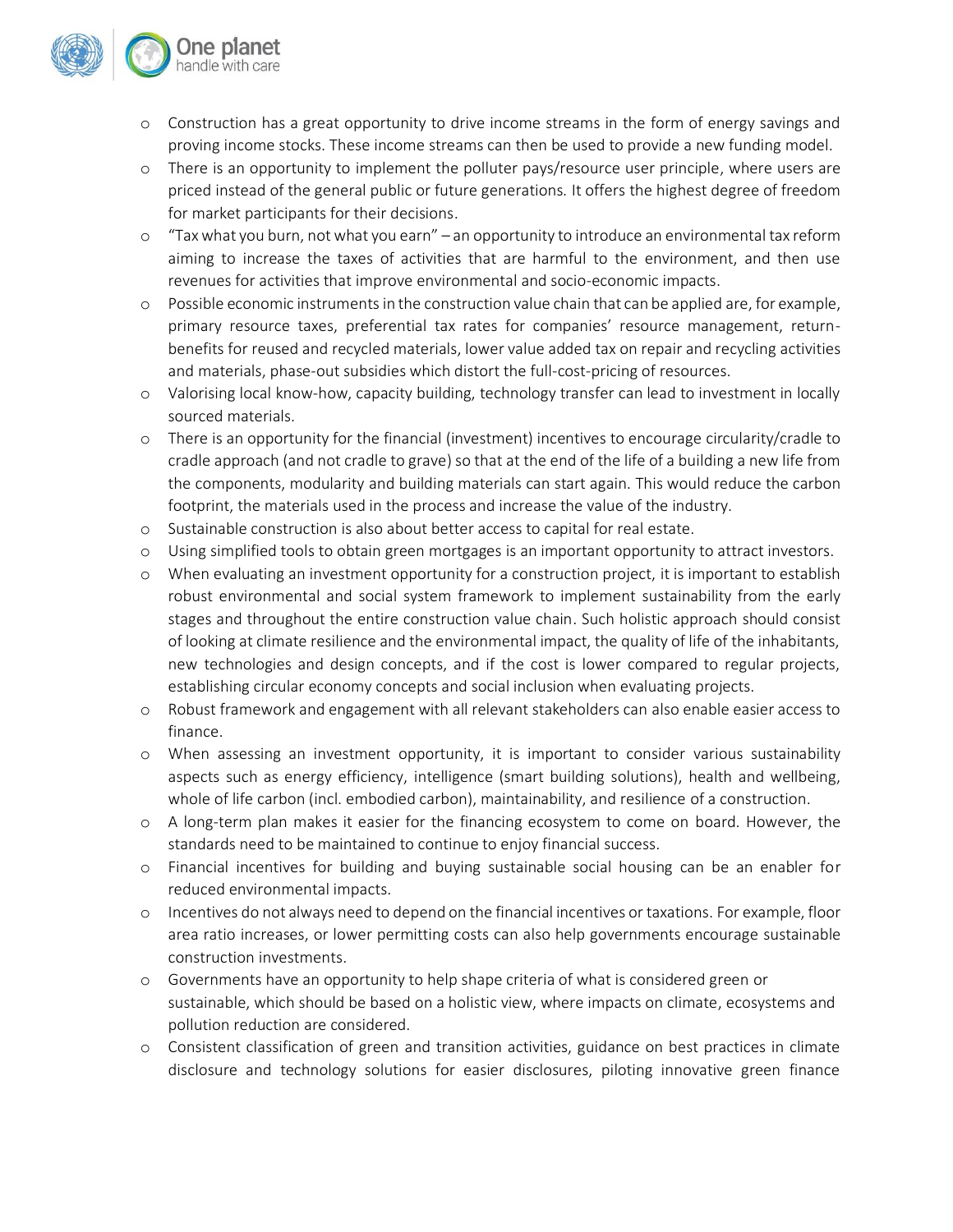

solutions and facilitation of knowledge transfer can all assist in accelerating green finance in the construction sector.

#### Challenges & gaps

- o Construction companies may often look at construction investments from a short-term perspective, which does not allow to consider sustainability perspective. There is a need for investors to exert pressure to include long-term sustainability criteria. Long-term investors can have risk management and incorporate climate change considerations. There is an increasing trend in the global capital market not to give access to the capital without a sustainability strategy.
- o Greenwashing is a big challenge in the construction sector. It can come from weak certifications or energy standards, but also, for example, from companies claiming to be green while using unsustainable materials. There is a need of strong certifications and alignment of financial ESG obligations with corporate non-financial reporting obligations.
- o Regarding waste management and recycling, it is important to make the right investment decisions at the beginning of the construction planning due to the demolition/construction waste being very voluminous, to avoid increased costs at the end-of-life stage of the construction value chain.
- o There is a need to focus on capacity building, specifically, financial intermediaries such as banks need to be trained to identify a pipeline and make sure they can offer sustainable technical advice and have the ability to create green mortgages.
- o In some countries, lack of funding available for a new technology to be implemented in the construction sector continues to be a challenge.
- o Public-private collaboration to finance innovation and new construction technologies is an important way forward. However, one of the challenges is the acceptance of new technologies due to lack of track record for the use in particular regions.
- o Land is a very important resource, specifically brown fields, as we cannot build on anything else but land. Investment in land is a big issue that the financing stage of the construction value chain should address.
- $\circ$  It is important to reduce barriers within the construction value chain that stop mass action. Varying financial structure can change the incentives to action allowing scaled adoption.
- o Retrofit can be an important solution to improve resource efficiency of the construction sector, but unless taxes or regulations do not encourage it, then the tendency is to build new.
- o When talking to local authorities about de-carbonizing, there is a need to move away from the idea of technical silos, whether that is a construction itself or even silos within the construction, into systemic neighborhood investment, i.e., thinking about where people live and communities where the construction is one of the elements alongside mobility options, green infrastructure and other things contributing to a community. Construction is a piece that has the greatest opportunity to drive income streams in the form of energy savings by improving resource efficiency of a building stock. This income stream can then be used to create a radically different funding model for doing retrofit of existing buildings and/or can also be applied into newbuild.
- o Corruption continues to be a barrier in sustainable construction funding in some countries.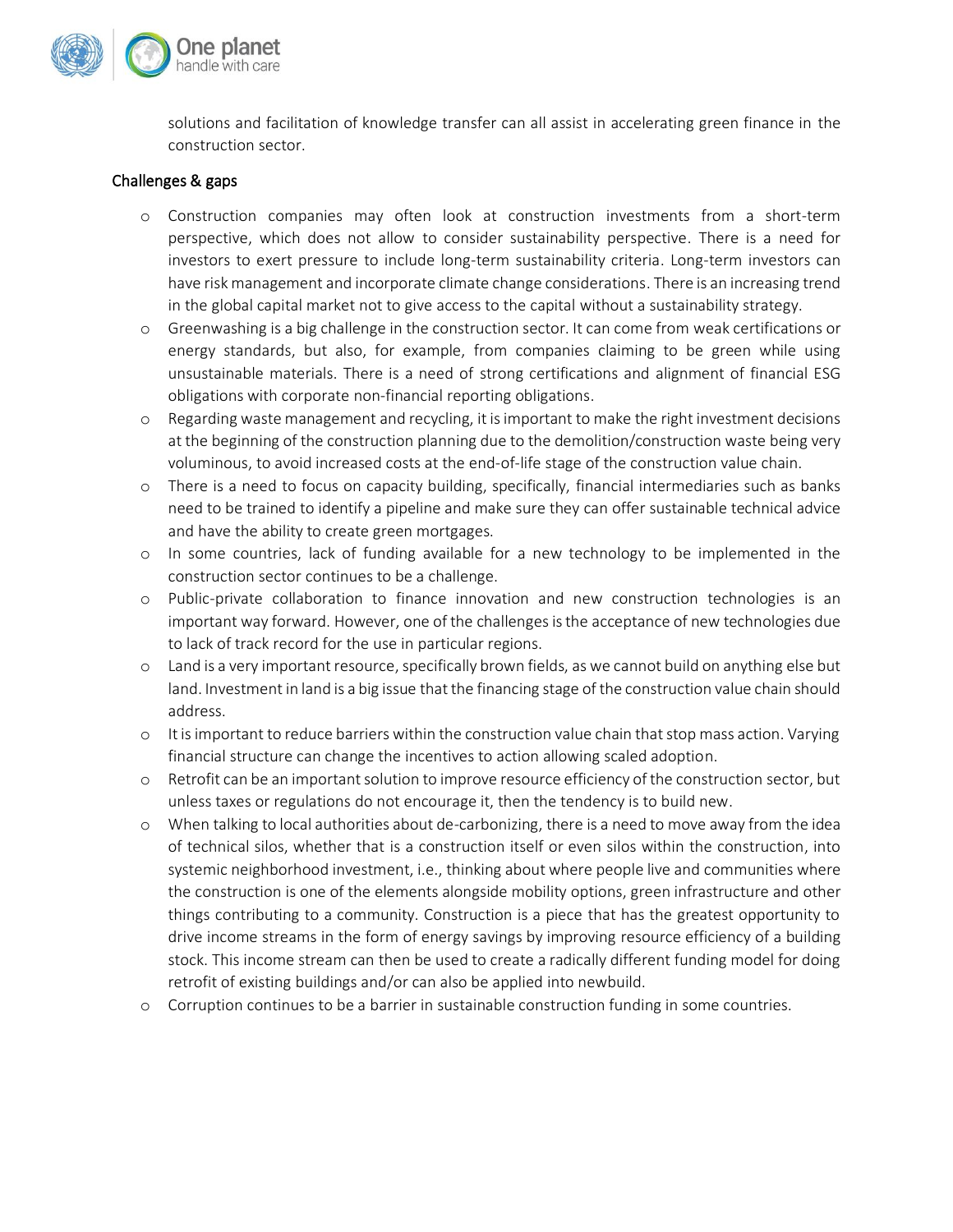

#### **LIST OF INITIATIVES SHARED AT THE WORKSHOP**

- o [EDGE,](https://edgebuildings.com/) International Finance Corporation
- o From Linear to Circular [First Global Mapping of Circularity in the Built Environment,](https://www.oneplanetnetwork.org/linear-circular-first-global-mapping-circularity-built-environment) One Planet Sustainable Buildings & Construction Programme
- o [Identifying a Green Taxonomy and Relevant Standards for Singapore and ASEAN,](https://abs.org.sg/docs/library/gfit-taxonomy-consultation-paper) Green Finance Industry Taskforce
- o [Infrastructure Transparency Initiative](https://infrastructuretransparency.org/)
- o [Scaling domestic retrofits for green deal success,](https://www.tipconsortium.net/making-the-green-new-deal-happen-blog-series-april-2021-scaling-domestic-retrofit/) Transformative Innovation Policy Consortium
- o [Singapore Green Finance Action Plan](https://www.mas.gov.sg/development/sustainable-finance)
- o [The South Africa Buildings Programme](https://smartbuildings.org.za/wp-content/uploads/2021/05/The-South-African-Buildings-Programme-V16.pdf)

#### **LIST OF ATTENDEES**

|                | Organisation                                                | Expert's name                          |
|----------------|-------------------------------------------------------------|----------------------------------------|
| $\overline{1}$ | 14Trees                                                     | Francois Perrot                        |
| $\overline{2}$ | AR CONSTRUCCIONES S.A.S - Colombia                          | Diego Andres Hernandez<br>Atehortua    |
| 3              | Arabtech Jardaneh                                           | Razan Rashid                           |
| $\overline{4}$ | <b>ARDOR Architects</b>                                     | Vu Linh Quang                          |
| 5              | <b>Bankers without Boundries</b>                            | Rufus Grantham                         |
| 6              | BPI RDC, Congo                                              | Anaclet Mutombo                        |
| $\overline{7}$ | Casaideal srl                                               | Javier Via Giglio                      |
| 8              | CEC - China Environmental United Certification Center       | Jing Wang                              |
| 9              | CityScape                                                   | Ebi Bozimo                             |
| 10             | Climate Policy Initative India                              | Dhruba Purkayastha                     |
| 11             | Climate Policy Initiative India                             | Dhruba Purkayastha                     |
| 12             | Climate Science and Policy Professional                     | Sandeep Goswami                        |
| 13             | Construction et Développement Durable                       | Amelie Essesse                         |
| 14             | Construction Site Associate - Nigeria                       | Osarogie Edo-Osagie                    |
| 15             | Costa Rica - Ministerio de Vivienda y Asentamientos Humanos | Christian Escobar Barquero             |
| 16             | Deloitte Haskins & Sells, LLP                               | Amrish Shah                            |
| 17             | Ecosis                                                      | Rushdana Doobory                       |
| 18             | Ecuador - Ministerio Ambiente, Agua y Transición Ecológica  | Santiago Fernando Salazar<br>Benavides |
| 19             | Ecuador - Ministerio Ambiente, Agua y Transición Ecológica  | Mayra Herrera Jaramillo                |
| 20             | Edge Buildings IFC   GBCSA                                  | Kemele Moloi                           |
| 21             | Eds Global                                                  | akshmi                                 |
| 22             | <b>Empower Retirement</b>                                   | Sangeetha Arunkumar                    |
| 23             | Envy Restoration + Construction                             | Dean Young                             |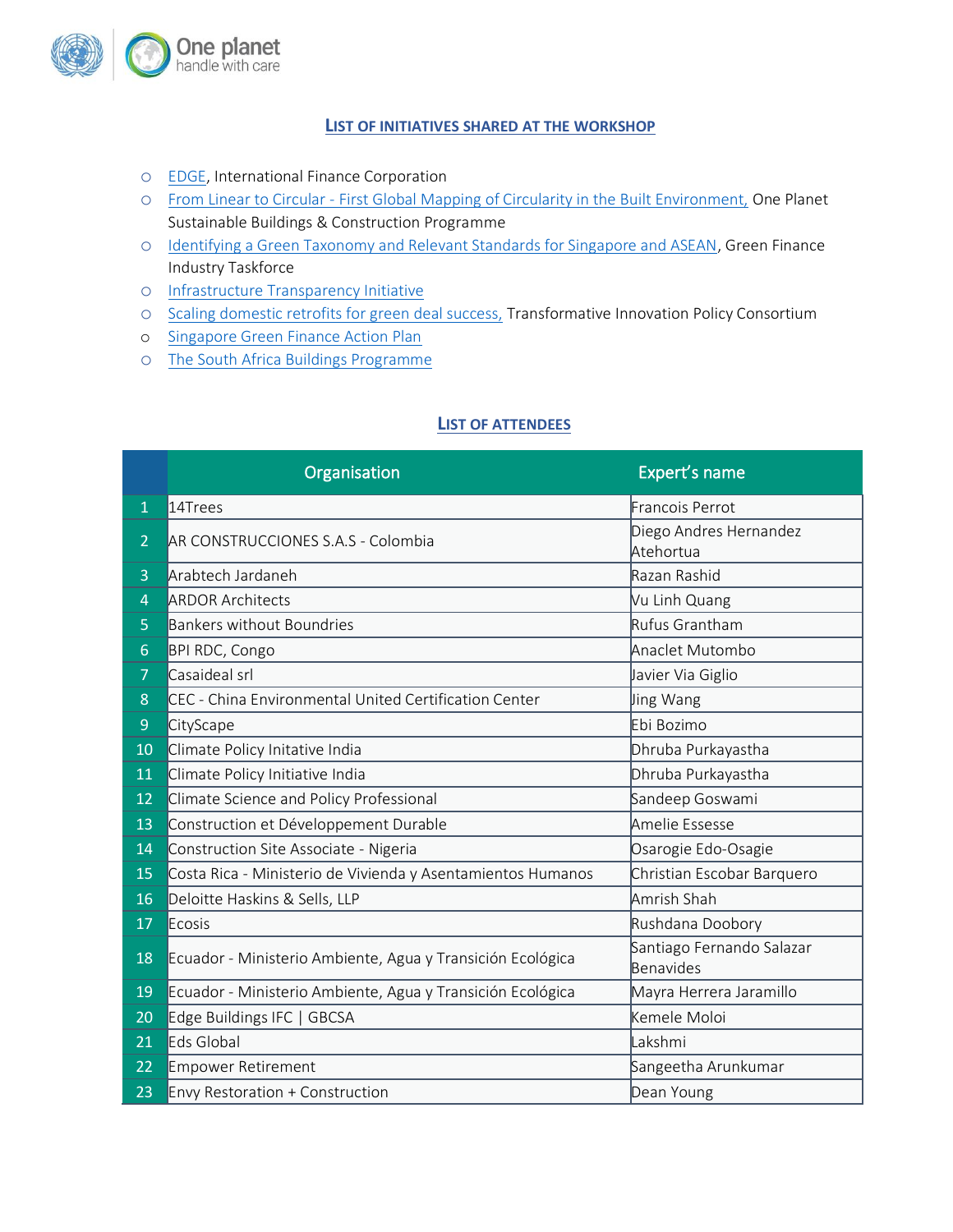

| 24 | FIR - Fédération Internationale du Recyclage                                                  | Geert Cuperus                     |
|----|-----------------------------------------------------------------------------------------------|-----------------------------------|
| 25 | Forum Ökologisch-Soziale Maktwirtschaft                                                       | Kai Schlegelmilch                 |
| 26 | <b>GBK Architects</b>                                                                         | Boineelo Masuku                   |
| 27 | <b>GHL Bank PLC</b>                                                                           | Efua Ampomah                      |
| 28 | Greater Accra                                                                                 | Maame Efua Brameah Awuni          |
| 29 | Green Building Council South Africa                                                           | Jo Anderson                       |
| 30 | <b>Green Buildings Council Mauritius</b>                                                      | Joya Bhandari                     |
| 31 | Green East Master                                                                             | Ajaye Jogoo                       |
| 32 | Green Edifica                                                                                 | Diana Paes                        |
| 33 | <b>Green Fiscal Policy Network</b>                                                            | Himanshu Sharma                   |
| 34 | Green Growth Knowledge Platform                                                               | Camille Andre                     |
| 35 | GreenSquareMetre                                                                              | Shani Eribo                       |
| 36 | IFC - International Finance Corporation                                                       | Michelle Marie Farrell            |
| 37 | IFC - International Finance Corporation                                                       | John Anagnostou                   |
| 38 | IFMA - Singapore                                                                              | Kian Seng Ang                     |
| 39 | India - Ministry of Railway                                                                   | Sanjay Kumar                      |
| 40 | Infraestructura Tecnológica y Comunicaciones en Consejo Nacional<br>Electoral del Ecuador     | Estuardo Jaramillo                |
| 41 | Kazachstan - National Centre of Sustainable Production and<br>Consumption                     | Zulfira Zikrina                   |
| 42 | Kings College London                                                                          | Anthony Graham                    |
| 43 | LEAF S.A.C.                                                                                   | Analu Granda                      |
| 44 | Legend Holdings Ltd and LegendQ Technologies LLC                                              | Jerry Raji                        |
| 45 | Mitre Realty                                                                                  | Caio Perri Lima                   |
| 46 | Newgate Technologies                                                                          | Robert-Jan Nieuwpoort             |
| 47 | OECD                                                                                          | Ana Maria Ruiz Rivadeneira        |
| 48 | <b>OIP</b>                                                                                    | Ward Autumn                       |
| 49 | Puri Constructions Pyt. Ltd.                                                                  | Devendra Singh                    |
| 50 | Recurso V                                                                                     | Ana María Esquivelzeta Rabell     |
| 51 | SMEC (Africa Division)                                                                        | Amani Mchugh                      |
| 52 | South Delhi Polytechnic for Women                                                             | Eng Hillary                       |
| 53 | Spectrum Valuation & Asset Solutions Pty Ltd                                                  | Valentia Roberts                  |
| 54 | Tamil Nadu Shelter Fund                                                                       | Vidhyabharathi<br>Balasubramaniam |
| 55 | Timber Finance Initative                                                                      | Alexander Wiese                   |
| 56 | Trinidad and Tobago - Ministry of Labour and Small and Micro<br><b>Enterprise Development</b> | Nadine David-Figaro               |
| 57 | U.S. Green Building Council                                                                   | Eliana Peralta-Sapienza           |
| 58 | <b>UNEP</b>                                                                                   | Chengchen Qian                    |
| 59 | <b>UNEP</b>                                                                                   | Jorge Laguna Celis                |
| 60 | <b>UNEP Finance Initiative</b>                                                                | Kai Remco Fischer                 |